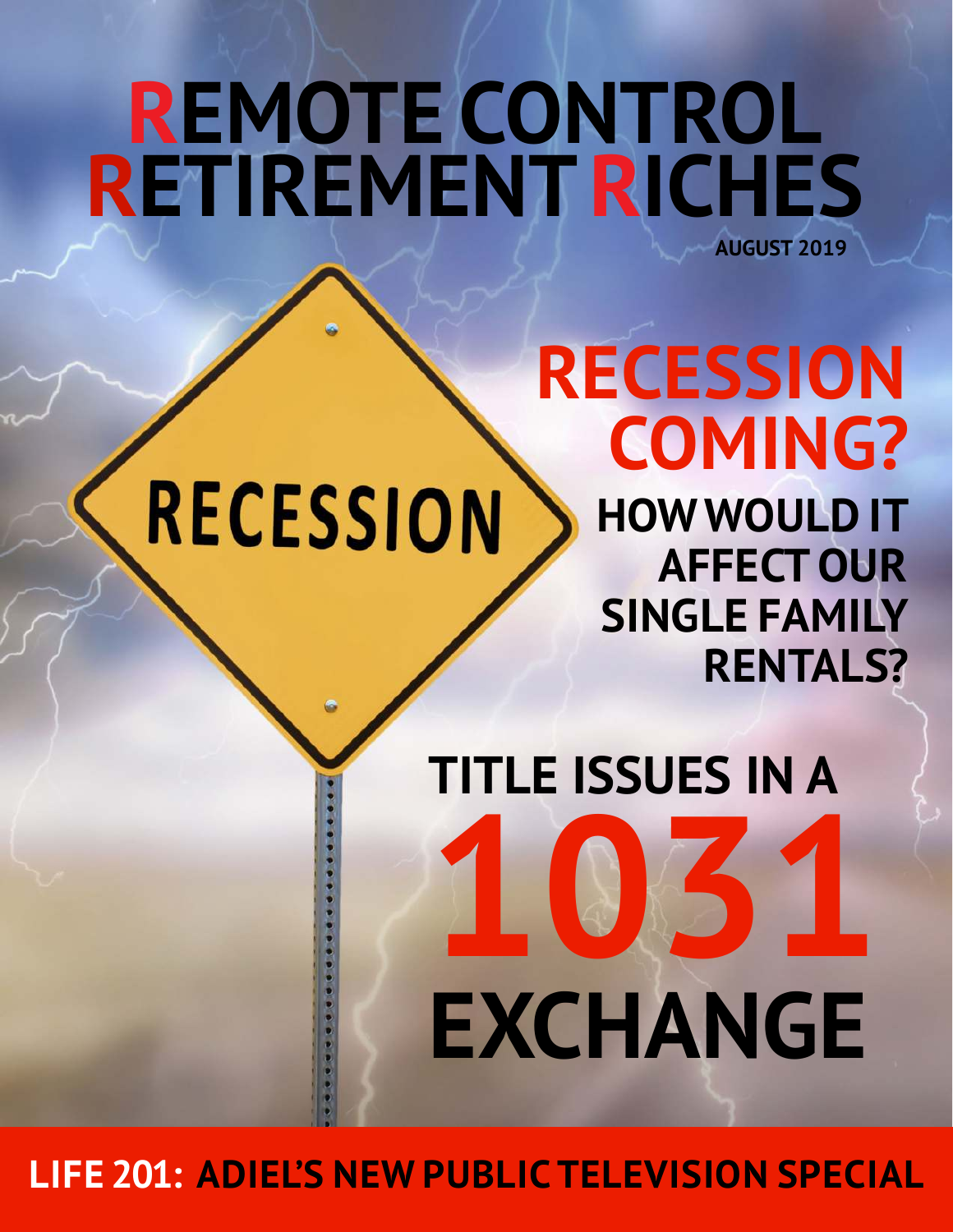**JOE MERANTE**

VP of Business Development National Credit Care

CPA at An Accountancy **Corporation** 

**JOSH COOPER**

**JUSTIN FARIAN** CISP® Senior Retail Sales Representative

### **Saturday, September 7, 2019 ICG REAL ESTATE 1-DAY EXPO WITH ADIEL GOREL**





**Real Estate Investments and Adiel Gorel Presents**

**EXPERT**

**GUEST SPEAKERS**

### **FOR MORE INFO OR TO REGISTER,GO TO WWW.ICGRE.COM/EVENTS**

We are excited about our 1-Day Expo upcoming on Saturday 9/7/2019. That is just around the corner. As always, we will have several top notch experts to teach us subjects of interest. This time it will be on taxes, credit, and self-directed IRAs.

As always, there will be a lot of Q&A, and plenty of opportunities to learn from others' questions.

# **1-DAY EXPO** On The Upcoming ICG

The market teams from the various markets from across the US will present updates about each of their markets. They will be available to interact with you all day. Of course they all make sure to bring great property sheets with them so we can see what is available. Property managers will be present as well. I will teach a beginner's section, the lenders will be there to discuss regular loans, loans for bigger investors, and loans for foreigners.

If you can attend, we are looking forward to seeing you. Contact us to register at info@icgre.com. If you can't make it, we will be available to discuss the highlights afterwards.



I have included an article on a possible recession in our July newsletter. However since then, every newspaper and media outlet screams "recession" so I am addressing it in this newsletter as well, from a different angle.

The "Topic of the day" in almost every media outlet has been predictions of an impending recession, domestically and worldwide.

One of the metrics mentioned is the "Inverted Yield Curve", where short-maturity bonds have a higher yield than long-maturity bonds. We are currently experiencing it.

In the past, this metric preceded a recession seven out of nine times (since the 1960's). Thus it is not a "surefire" predictor, but a pretty good one.

Even the presence of an inverted yield curve has to do with investors' perception regarding short term risk vs. long term risk.

would actually benefit (politically) from an economic downturn. These forces are likely in play right now, as, again, the media's voice affects perception and can actually dictate the way things end up turning. This is not new, and has always been the case before elections.

The occupants of the White House have a bit of an edge in the sense that they wield more power in creating positive scenarios. However the power of the

media should not be underestimated.

- So where does it leave us? Well, there could be a recession (most economists seem to think that if one occurs, it will come in the next year and a half or so).
- If a recession does occur, the likelihood of it being anything closer to the recession that started in 2008 is very slim. Many safeguards were put in place in the aftermath of that big recession, including far stringer lending criteria (Dodd Frank as one example).

Perception plays a major part in both recessions and booms. The media tends to amplify the people's perception since it has to generate attractive headlines. Right now headlines discussing recession are very attractive. It should also be mentioned that, leading to an election, the occupants of the White House strive to maintain a good economy, whereas their opponents During every recession I have been a part of, the effect on rentals has been as follows: If tenants living in a house had been saving up and planning on buying their own home, those plans usually are put on hold during a recession. The reason usually is that people are concerned they might lose their job, or that their small business may falter. Thus during times of recessions, they remain as tenants. This phenomenon, occurring on a large scale, creates better rentals, lower vacancies and overall a stable rental situation for the landlord.

So if a recession happens, it may be quite a bit less severe than the last one.

I have been through a few recessions and the 2008 one was the strongest I have seen by far.

How does this affect us as buyers of single family homes to hold as rentals for the long term, using 30 year fixed rate loans?

During booms, the effect is usually the reverse, optimism causes people to buy their own home in greater numbers, creating a worse rental situation. However during booms the home might appreciate faster.

> We buy single family homes using 30-year fixed rate loans. Interest rates today are some of the lowest in

## **RECESSION COMING? HOWWOULD ITAFFECT OUR SINGLE FAMILY RENTALS?**

*Continued… inside back cover*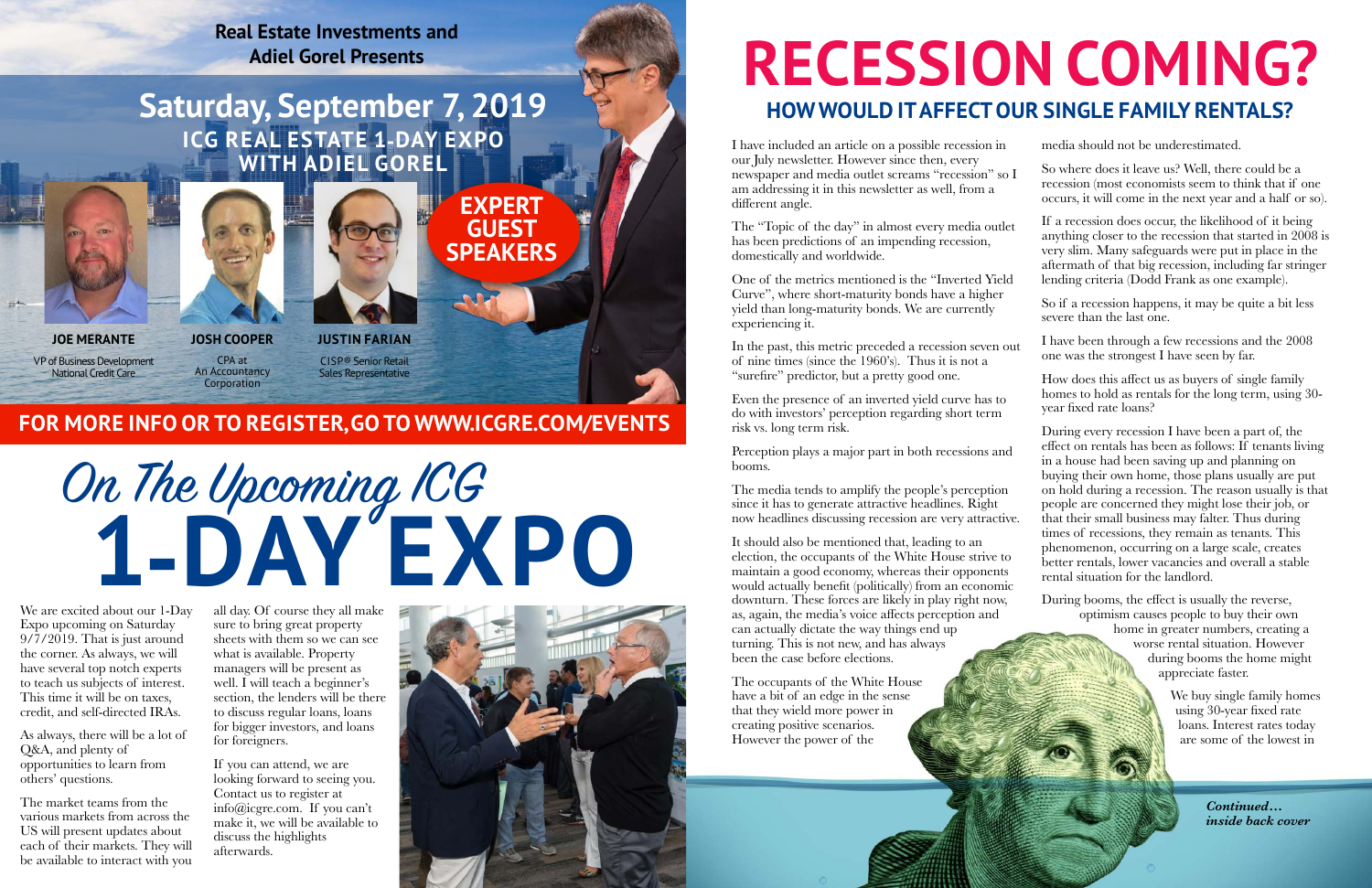

*Weiming Peng is a 1031 Tax Deferred Exchange Specialist*



# **T I T L E I S S U E S I N A 1031 EXCHANGE**

*By Weiming Peng*

Section 1031 of the Internal Revenue Code allows investors to defer taxes on the capital gains realized upon the sale of an investment property. When investors think of 1031 exchanges, they think of selling investment real estate and buying other investment real estate. For others, it may be the number. How much can I potentially sell my property for, and how much do I need to spend in order to defer 100% of my tax liability. Although investors should definitely be attentive to these points, many fail to realize one of the biggest underlying issues with doing a 1031 exchange: how title should be transferred to the replacement property.

For any 1031 exchange, the tax payer who sells the relinquished property must take title to the replacement property. If tax payer #1 sells an investment property as the sole owner on title, then tax payer #1 may purchase under his/her name, under a single member (or two if they are

married) LLC that is set up as a pass through entity, or a revocable trust.

Issues arise when there are multiple owners of a single property. Investors may have chosen to take title to their relinquished property as

tenants in common (TIC), under a single LLC (multiple members in the LLC), or a revocable trust with trustees that are not married to each other. This is not an issue if the members choose to exchange together, but the complications become evident when they may wish to go their separate ways.

There is really no good way to split an asset and do a 1031 exchange. This is

because of a technicality. If a multi member LLC has owned and rented out a property for many years, then the owner of the property is the LLC. The LLC is eligible to do a 1031 exchange when it sells the investment property. Should the members of the LLC decide to part ways, they will need to dissolve the LLC and take title in their names or respective pass through entities. When each member has taken title in their names individually, they have not owned the property long enough to have established it as an investment property. The LLC qualifies for an exchange, but they do not because of the short hold period. In order to mitigate this problem, we would advise the client to establish a longer hold period, ideally a year or longer, before selling the relinquished property. If they do not or cannot establish a hold period of at least a year before executing a 1031 exchange, this will a drop and swap: dropping out of

an entity and taking title

shortly prior to doing a 1031 exchange and swapping into a replacement property. A drop and swap is an aggressive move for a 1031 exchange, and if audited, have a much higher chance of being disqualified for an exchange by the California Franchise Tax Board.

Title issues may not just occur on the relinquished property, but also on the replacement property. Many investors choose to include business partners when purchasing replacement properties and thereby adding them onto title. This may add an additional layer of complexity to the

exchange. Please contact your Qualified Intermediary and consult with them on how to better proceed with transaction to make it a successful exchange.

*There is really no good way to split an asset and do a 1031 exchange.*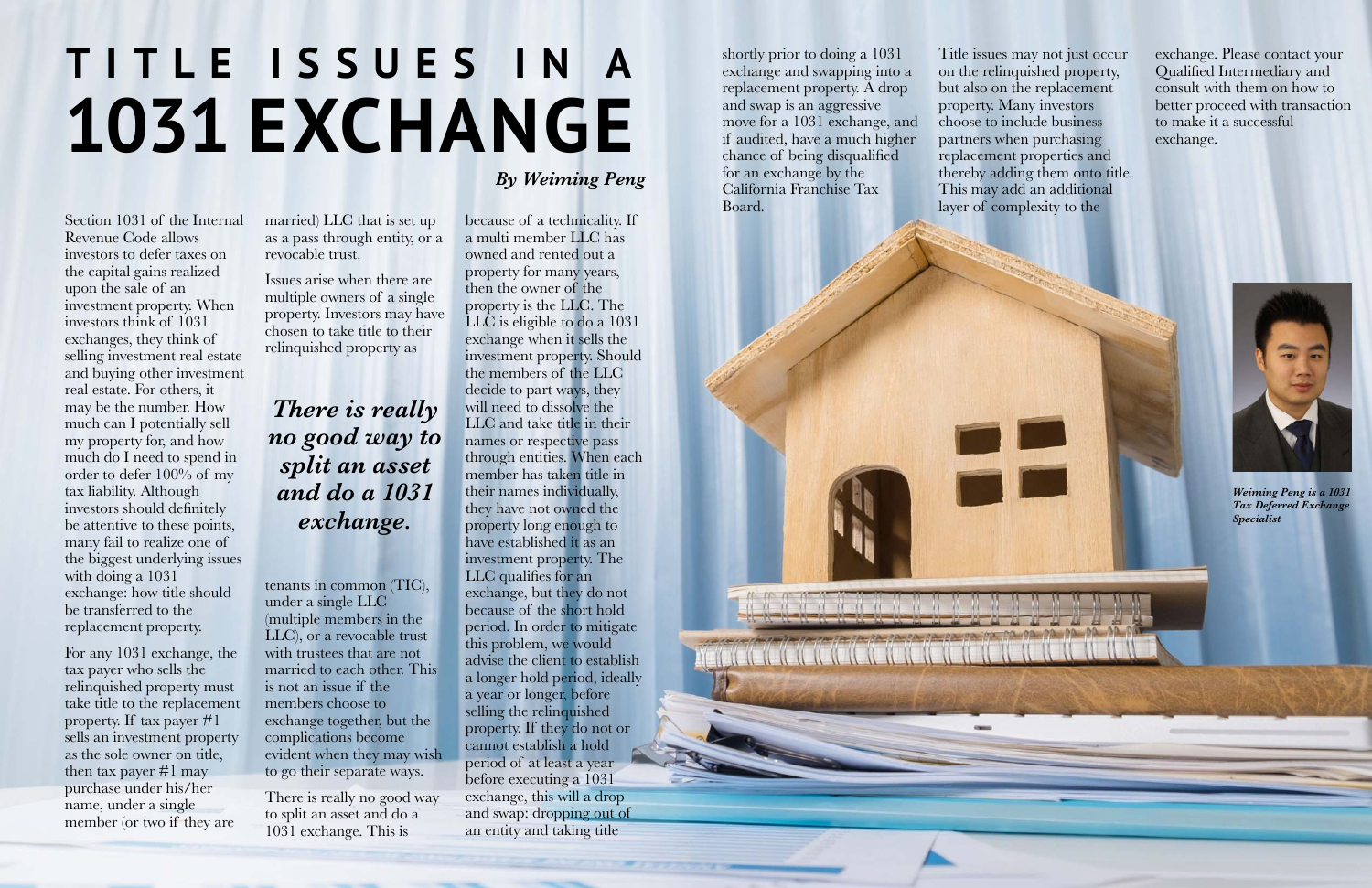This section has been provided by Jan Wynns and Tonya Debnam.

The Research Triangle Region (Raleigh-Durham-Chapel Hill and surrounding towns) offers rare opportunities for real estate investors to experience appreciation and stability in an area of extraordinary growth. The three main drivers of this area's economic success are Technology, Medicine and Education.

We have found a "sweet spot" in the Raleigh MSA housing market. The Clayton market is only 18 miles from the heart of Raleigh and is a community that is experiencing strong economic growth, the homes are still modestly priced and there is

a strong demand for housing.

It is also an exciting time for growth in Clayton. The Novo Nordisk pharmaceutical plant completes their two billion dollar expansion in 2020 doubling the size of their facility and work force. Earlier this year, Grifols pharmaceuticals announced a \$210M expansion that will be complete 2022 bringing even more jobs. Between the Grifols and Novo Nordisk facilities, there are over 3,000 (and growing) pharmaceuticalrelated jobs in a town of 21,500 people!!

We have recently sent six new properties to ICG, that are ready for review in the area all priced from \$199,900 to \$239,900. We have a

great contractor whose homes are well built, modestly priced and in great locations. We expect them to be quite popular with our investors due to the prices, locations, and values.

The Triangle was ranked the 2nd "Most Highly Educated" area in the country according to Forbes, October 2017 and the surrounding areas continue to be ranked as one of the "Best Places to Live" by Money Magazine, 2018.

It's no wonder that the Raleigh metro region is projected to be the fastest-growing in the U.S. over the coming decade.

Invest where you would want to live. Invest in the Research Triangle Region.

## RALEIGH-DURHAM *why it's time to buy*

As many of you know, when I talk to you one-on-one, I share not only investment experience, but also wellness experience. True wealth is having great results not just in our investments, but also in our health, the way we eat, supplementation, brain care, and physical and emotional wellbeing.

The idea for Life 201 came to life about 15 years ago. In our big Expos, I invite various experts to teach us from the stage about investment issues. I envisioned creating events that will address investments as well as wellness.

I have just recorded a new Public Television Special. It's called Life 201 (like moving on from college 101 courses, to the more advanced 201 courses, the idea is to move to a more advanced life).

I have invited seven other experts: doctors, scientist, experts in movement , nutrition, getting rid of toxins,

creating a healthy brain, and investing well. I added my advice on single family home investments. The materials from all eight experts were presented by me on the Public Television stage.

The show will start to air in December of 2019. Right now we are working on creating a 300-page book titled "Life 201", where each expert is contributing a chapter. We are also creating an entire pledge (donation) package for Public Television, the book being part of it. There will also be

booklets with all 8 experts' material for easy summaries for people to take on the road when traveling. We will also have video segments from each expert.

It will be a very compelling and useful package available for the Public Television donors. We hope it raises substantial donations to support Public Television.

In the San Francisco Bay Area it will be shown on KQED, but it will also be shown in other cities nationwide. The exact name of the show is "Life 201

history, and the Fed is talking about further lowering rates.

Thus during a recession, even a strong one, all an owner of a rental single family home has to do is the hardest action for a human being: nothing!

Doing nothing is even harder in the face of a media onslaught talking about how things are down during a recession.

A lesson learned from past recessions is: Owners of single family homes ,, which were bought brand-new, and financed with a fixed 30-year loans, just have to stay put. Just letting the loans get eroded slowly by the cost of living, while principal paydown occurs (also slowly), is a slow and sure way to build equity and wealth for the future. Couple that with a more stable rental market during downturns, and the message is yet again: just hold. Be patient! Do nothing!

Invariably recessions are followed by an upturn . A recovery.

It took me a few cycles to fully internalize these lessons. I hope you can benefit from my experience.

Today we have very low loan rates. Jobs are very strong, in fact the unemployment rate is currently one of the lowest in history. Consumer spending has been strong even in the past month.

### with Adiel Gorel". I hope you enjoy it.<br>Retirement Riches Testimonials

Thus even if a recession ends up happening, it is likely to be a mild one. Nothing to do if it happens. Just

hold.

In addition, we are buying in markets where the prices are just a builder's margin over the building and lot costs. In such markets, recessions tend to have a moderate effect on prices, as opposed to markets where prices far exceed the costs of building and land (like Los Angeles, San



investment which is likely to dramatically change your future. Especially if the recession is mild. The rental markets are stronger already due to a seeming preference on the part of millennials to be renters (percentage wise), as opposed to previous generations.

In short: no change in strategy is called for, regardless of what transpires next.



### **LIFE 201: ADIEL'S NEW PUBLIC TELEVISION SPECIAL**

#### **Dawn S.**

I watched your Public Television show in the Chicago area. This show could be life changing. They should show it everywhere. Thank you for making nit, and for being available to speak and consult with me.

#### **Ron R.**

I read your book in 2004 and bought 2 homes right away. I eventually bought 10 more homes in 2 markets. I feel I have already set my future up.



#### **Sira P.**

Looking forward to your October event in Columbia. My closing for the first property at Oklahoma is scheduled for a few weeks from now. Looking forward to it.

#### *Continued…*

*Even if a recession ends up happening, it is likely to be a mild one.*